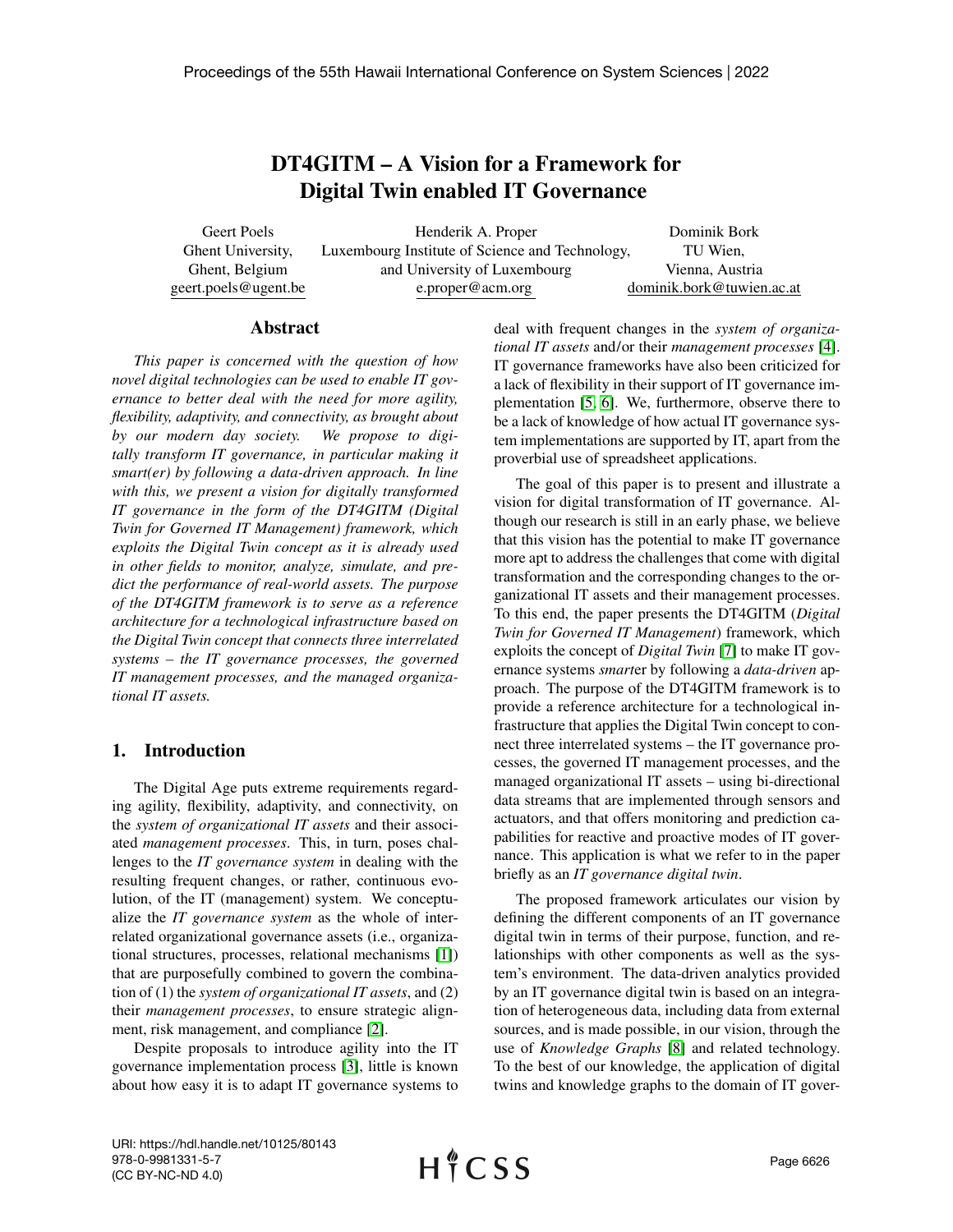nance is novel.

The DT4GITM framework as presented in this paper is based on a synthesis of insights that we obtained from exploring the Digital Twin literature, following the first phase and partly the second phase of the methodology for developing methodological frameworks proposed in [\[9\]](#page-8-8): (1) identify evidence to inform the methodological framework, and (2) develop the methodological framework, (3) evaluate and refine. The first phase ensured that the framework architecture closely follows the state-of-the-art in applying the Digital Twin concept. The second phase is ongoing research, while some preliminary results are already available (e.g., [\[10,](#page-8-9) [11,](#page-8-10) [12\]](#page-8-11)). This paper aims at providing overview and emphasizing motivation and novelty, by focusing on the framework itself, without discussing the detailed design of its individual components. To further develop and implement the framework (i.e., second and third phases), we plan to use an incremental, case-driven approach.

The remainder of the paper is structured as follows. Section [2](#page-1-0) elaborates on the challenges of IT governance in the Digital Age. Section [3](#page-2-0) reviews related work. Section [4](#page-2-1) introduces the concepts of Digital Twin, Enterprise Digital Twin, and Knowledge Graph that our vision builds upon. Section [5](#page-3-0) presents our vision on the DT4GITM framework. Section [6](#page-7-0) illustrates, by means of a fictitious example, how an implementation of the framework (i.e., an IT governance digital twin) could operate as a flexible and responsible IT governance system. Finally, section [7](#page-8-12) concludes the paper by stating our contribution, emphasizing the methodological and technological innovation for the domain of IT governance. It also discusses the current state of our research, its limitations, and the future research directions.

## <span id="page-1-0"></span>2. Research Context

The transition to the Digital Age brings new opportunities to organizations. However, it also introduces many potential threats and the need to adapt IT governance systems to meet new regulations and ensure compliance. For instance, the emergence of *data as a key asset*, in combination with the advent of advanced AI techniques, brings ample opportunities for radical, often disruptive, business model innovation. At the same time, however, it raises concerns regarding data privacy and security and more fundamental ethical concerns (e.g., explainable and ethical AI). This consequently triggers regulators to define regulatory frameworks that organizations need to comply with (e.g., GDPR for privacy and the NIS directive for security).

Furthermore, the market dynamics of the Digital Age require organizations to be more agile than ever. The increasing pace of change in a continuously and rapidly evolving business environment puts even more stress on IT governance because of the complexity and pervasiveness of digital transformations and the need for agility [\[4\]](#page-8-3). At the same time, digital transformations of organizations have a profound impact on their technological, application, data, and business infrastructures, necessitating the design of flexible IT governance systems that can adapt quickly to the new reality.

These developments exemplify only a few of the challenges that effective IT governance presently faces in the context of digital transformation. In general, developing an IT governance system requires a significant effort, which can be a barrier to adoption [\[4\]](#page-8-3). Take, for instance, COBIT [\[2,](#page-8-1) [13\]](#page-9-0), which is among the most researched and implemented frameworks for IT governance [\[14\]](#page-9-1). COBIT provides a body of knowledge for designing and implementing not only the IT governance system, but also the IT management system that is governed. The latest version of the framework is COBIT 2019, which has been released in October 2018 as an update of the 2012 COBIT 5 version to align with the latest IT standards and compliance regulations. Although COBIT-based governance systems are organized as nested control loops requiring continuous monitoring and improvement, guided by maturity models [\[15\]](#page-9-2), the (organisation specific) implementation process is human-driven and knowledge-intensive. Under these conditions, adoption is slow, tedious, and prone to errors [\[3\]](#page-8-2). Concretely, COBIT 2019 distinguishes five generic IT governance processes and 35 generic IT management processes, each with their own objectives and performance metrics, recommended practices and activities, required capability levels, roles and accountabilities, deliverables and information flows. This vast generic guidance then needs to be tailored to the specificities of individual organizations [\[16\]](#page-9-3), aided to some extent by customization mechanisms (e.g., design factors and focus areas in COBIT 2019 [\[17\]](#page-9-4)).

The complexity and pervasiveness of digital transformation initiatives requires a holistic view on IT governance, making it unlikely that changes are limited in scope to just one or a few processes, which may also conflict with the expected agility. Also, current governance systems are largely disconnected from the assets they control. This lack of connectedness and adaptiveness of IT governance systems is an impediment to the agile implementation of changes required for digital transformation. Therefore, it is our position that not only the primary activities of an organization should be enabled and improved by digital technologies, but that also its management and governance systems should keep pace with the digital transformation of the organization.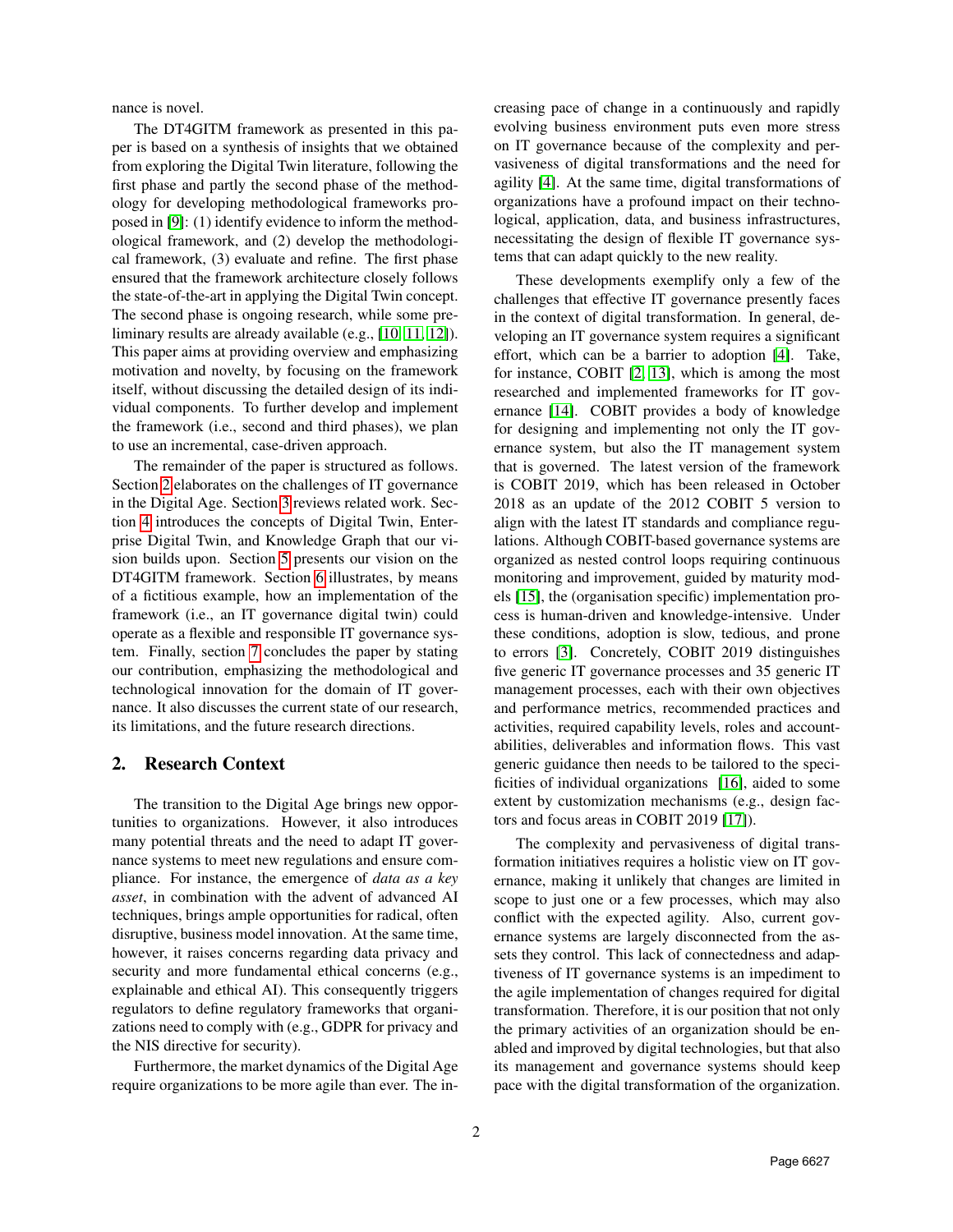This paper presents a concrete vision of how this can be done for IT governance, using the Digital Twin concept.

# <span id="page-2-0"></span>3. Related Work

The academic literature includes a number of studies that investigate how to make COBIT more contingent on factors such as the organization's size [\[18,](#page-9-5) [19\]](#page-9-6), industry or societal sector [\[20,](#page-9-7) [21\]](#page-9-8), and technological infrastructure [\[22,](#page-9-9) [23\]](#page-9-10). Making COBIT more adaptable to such contingencies does, however, not imply that the governance systems developed using COBIT also become more adaptable.

There has been some interest in introducing agility into the IT governance implementation process [\[24,](#page-9-11) [4,](#page-8-3) [3\]](#page-8-2). For instance, a flexible method for selecting which COBIT 2019 management or governance objectives to implement has been proposed [\[6\]](#page-8-5). But these studies on *agile IT governance* focus on new implementations of IT governance systems rather than the process of continuous adaption of already implemented systems.

A stream of research related to ours is coined *smart IT governance* [\[25\]](#page-9-12), which relies on AI and Knowledge Management to leverage the rich knowledge base encapsulated in the COBIT framework. The goal of smart IT governance is to facilitate and speed up the development of IT governance systems. Although smarter design of the IT governance system does not make the system itself smart, smart IT governance provides a starting point for the vision that we elaborate on as it exploits the opportunities offered by novel digital technologies for the digitalization of IT governance. While the resulting smart advisor tool [\[26\]](#page-9-13) takes input from the COBIT body of knowledge, we instead aim for complementing this knowledge-based approach with a data-driven approach that takes its input directly from the governed system itself, as well as from other relevant data sources.

Broadening the scope from pure IT governance or COBIT related research, the possibilities of using AI and Big Data technologies for real-time monitoring, diagnosis, and predictive maintenance of technical infrastructures was recently demonstrated [\[27\]](#page-9-14).

Summarizing, there is a lack of research on how to adapt IT governance to address the challenges and exploit the opportunities of digital transformation. Different studies have explored aspects of this problem such as how to make IT governance implementation more agile and how to better leverage the COBIT knowledge base for designing IT governance systems, but a research gap manifests itself with respect to a comprehensive and integrated approach that combines the strengths of IT governance frameworks like COBIT (human- and knowledge-centered), data-driven technologies (realtime monitoring) and AI applications (smart and predictive governance).

# <span id="page-2-1"></span>4. Background

In this section, we provide background on the concept of *Digital Twin* (Section [4.1\)](#page-2-2), its application for the management of organizational assets (i.e., *Enterprise Digital Twin*) (Section [4.2\)](#page-3-1), and the concept of *Knowledge Graph*, which we apply for integrating and uniformly modeling the wide variety of data captured by the envisioned IT governance digital twin (Section [4.3\)](#page-3-2).

# <span id="page-2-2"></span>4.1. Digital Twins

Digital Twin refers to the triad of a physical entity, a virtual entity, and the bi-directional data connections in between [\[7\]](#page-8-6). The virtual entity is a digital representation of the physical entity that contains all relevant properties, information, and states of the physical entity (i.e., the *digital twin parameters*) [\[28\]](#page-9-15). By leveraging computational techniques, the virtual entity allows monitoring and improving the performance of the physical entity [\[7\]](#page-8-6). This concept has been applied in different contexts, mostly related to manufacturing (e.g., Industry 4.0, Smart Factories) [\[29,](#page-9-16) [30,](#page-9-17) [27\]](#page-9-14), but also other domains have been explored (e.g., Smart Cities, Smart Agriculture, Virtual Patients) [\[31,](#page-9-18) [32\]](#page-9-19).

Two essential functions provided by digital twins are *mirroring* (also called *twinning*) and *virtual processing* [\[7\]](#page-8-6). Mirroring refers to the bi-directional connection between the virtual and physical entities and consists of two phases: *metrology* and *realization*. In the metrology phase, the state of the physical (respectively virtual) entity is observed or measured, while in the realization phase the state of the corresponding virtual (respectively physical) entity is updated. On the side of the physical entity, *metrology* and *realization* are implemented in terms of sensors (e.g., RFID tags, IoT sensors) and actuators (e.g., linear actuators, motors, relays, solenoids). An important note to make here (as relevant to our application to IT governance) is that it is recognized that also humans can play the roles of sensor and actuator [\[7\]](#page-8-6). Thus, the complete automation of metrology and realization is not required for mirroring, although automation leads to higher twinning rates (i.e., the speed at which the states of the virtual and physical entities are synchronized).

*Virtual processing* refers to the algorithms that run on the virtual entity for modeling, analyzing, optimizing, or simulating the physical entity. The effect of virtual processing on the physical entity can only be realized if the virtual entity is connected to the physical entity within a closed loop system.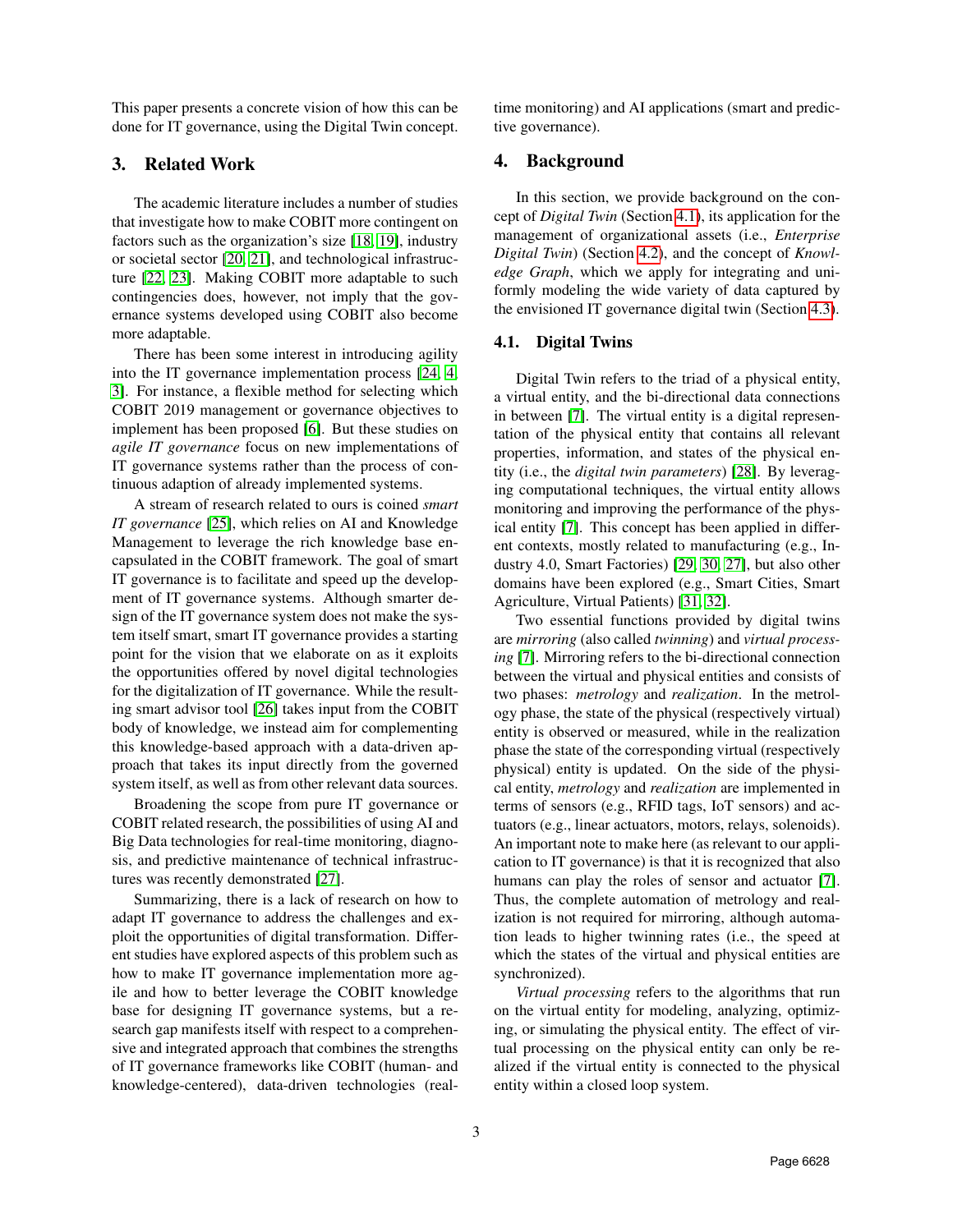#### <span id="page-3-1"></span>4.2. Enterprise Digital Twins

Early ideas on the use of digital twins in the context of organizations, resulting in *Enterprise Digital Twins*, have been explored in [\[33,](#page-9-20) [34\]](#page-9-21), where the virtual entity is created from an enterprise ontology that is connected with the organization via data streams to populate it with actual data from the organization's assets. Even though the concept of Digital Twin has its roots in a desire to mirror physical entities, the potential use of the concept to mirror other phenomena, such as production processes, and indeed enterprises, has been acknowledged [\[7\]](#page-8-6). Recently, the application of digital twins for managing organizational assets was proposed, recognizing that these assets can be tangible (e.g., products, equipment, workers, robots) as well as intangible (e.g., services, processes) [\[35\]](#page-9-22). Although the notion of an intangible asset as digital twin 'physical' entity is hard to maintain, it has recently been recognized as an opportunity for digital twin applications [\[7\]](#page-8-6). Hence it is more appropriate to redefine digital twin physical entities as 'real-world' entities, abstracting from whether they are physical or not.

#### <span id="page-3-2"></span>4.3. Knowledge Graphs

As will be clarified in the next section, the implementation of IT governance through the use of the (Enterprise) Digital Twin concept, requires the integrated and interconnected representation of different forms of digital twin parameters and other types of internal and external data, including: (1) Data about the organizational IT assets and the operational IT governance and management activities (e.g., log files); (2) Data from sources outside the organization (e.g., cloud service response times and throughput rates); (3) Explicit representations of organizational capabilities and processes (e.g., enterprise models), and data, application, and technology landscapes (e.g., enterprise-IT architecture models). These highly varied data and knowledge representations need to be integrated and uniformly modeled to create the digital twin's virtual entity.

*Knowledge graphs* [\[8,](#page-8-7) [36\]](#page-9-23) have been specifically developed to enable the integration of data from heterogeneous sources. In its general form, a knowledge graph is a labeled graph, where the nodes define entities, and the edges define the relationships between those entities. The concept of Knowledge Graph, and more importantly the related computational infrastructures, were developed in the context of the Semantic Web, enabling the linking of heterogeneous data toward a unified representation that can be processed by semantic technologies and AI applications. A further benefit of knowledge graphs is that the integration is virtual, such that data redundancy and consistency issues faced by previous data integration approaches are avoided.

First ideas on transforming enterprise models into knowledge graphs, which then can act as a virtual entity in a digital twin of an organization, have recently been proposed [\[37\]](#page-9-24). The authors enrich ArchiMate models with domain-specific attributes that add semantics for the knowledge graph. However, neither a relationship to IT governance nor to the processing of the knowledge graphs is proposed, which differs from the DT4GITM framework as will be presented in the next section.

## <span id="page-3-0"></span>5. The DT4GITM Framework

In this section we discuss the DT4GITM framework. In Section [5.1,](#page-3-3) we start by presenting our solution objectives and solution concept. Next, in Section [5.2,](#page-4-0) we describe the design of the framework itself and elaborate on its components.

#### <span id="page-3-3"></span>5.1. Solution Objectives and Concept

For IT governance to better meet the challenges of the Digital Age, it needs to become more proactive and adaptive. As discussed above, in line with our vision to digitally transform IT governance, the aim is to enable IT governance systems to be more responsive and flexible by making them *smart* by following a *data-driven* approach. These two properties are our solution objectives. More specifically, *data-driven* implies that the IT governance system is continuously fed by real-time data streams from the organizational IT assets, the management processes, and other potential sources such that the status, performance, and evolution of these assets can be continuously assessed. *Smart* means that the IT governance system is equipped with advanced analysis and prediction capabilities allowing it to act upon the organizational IT assets and management processes in both reactive and proactive modes.

Based on these objectives, we suggest to exploit the Digital Twin concept (as summarized in Section [4.1\)](#page-2-2) as a basis for realizing a technological infrastructure to implement IT governance systems. The real-world entities in such IT governance digital twins are the organizational IT assets, which include tangible (e.g., a server, an application, or a database) as well as intangible (e.g., a DevOps team) assets, which need to be managed, and whose management needs to be governed. In this case, the *virtual entity* involves a model of (1) the organizational IT assets, (2) their management processes, and (3) the governance processes, that is kept synchronized by feeding it with data on the state and performance of these real-world entities. More importantly, the *vir-*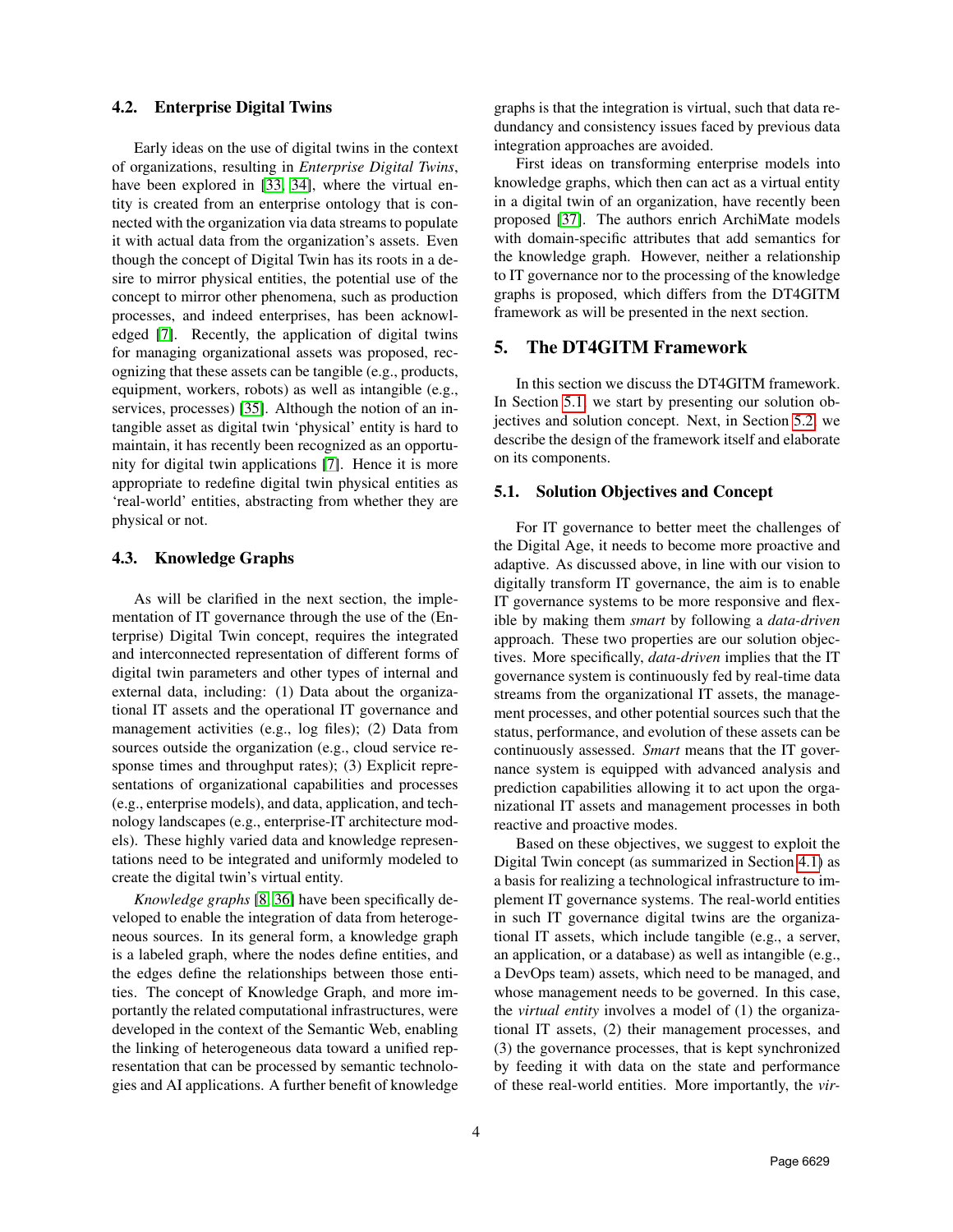*tual entity* also tracks the evolution of the IT assets and associated management and governance processes. In other words, the virtual entity not only represents a snapshot of the current situation but provides a view on its continuous evolution (like an evolving information system [\[38,](#page-9-25) [39\]](#page-9-26)).

IT governance digital twins can be used to continuously monitor IT organizational assets and their associated management and governance processes, including the compliance to internal and external regulations. Moreover, they enable the analysis of possible risks, and the assessment of the possible impact of new or proposed regulations. Virtual processing is realized through both automated and human-triggered (i.e., interactive) model-based analyses that implement the IT governance logic. Through the mirroring function, regulating mechanisms that detect deviations from governance or management objectives or predict such deviations based on early warning signals, can act on the organizational IT assets or their management and governance processes. Furthermore, by storing historical data about the realworld entities, integrating data of external sources, and generating simulated data, the virtual processing capabilities can be further enhanced to allow for analyses and predictions that extend IT governance beyond the current guidance offered by frameworks such as COBIT.

## <span id="page-4-0"></span>5.2. Framework Components

To guide the development of IT governance digital twins, we present the DT4GITM framework (see Figure [1\)](#page-5-0). This framework articulates our vision of a reference architecture for a technological infrastructure that realizes the proposed concept of IT governance digital twin. The DT4GITM framework defines the different components of such infrastructures in terms of their purpose, function, and relationships with other components or the system's environment.

We emphasize that, in this early stage of our research, the DT4GITM framework expresses our vision of applying the Digital Twin concept to IT governance. In its current shape, the proposed framework is the result of a synthesis of existing literature-based insights rather than the actual outcome of a design-based research program. The detailed design and implementation of the components, and testing and evaluation of the framework, is therefore subject to our ongoing (e.g., [\[10,](#page-8-9) [11,](#page-8-10) [12\]](#page-8-11)) and future research.

To start with the *mirroring function*, the digital twin virtual entity should be able to represent (i.e., to model) the organizational IT assets and their management and governance processes. A first key question here is '*what*' needs to be represented (i.e., what should be the

model's contents). At the core, this question is answered by an organisation-specific ontology for IT governance, for which the DT4GITM framework, as a reference architecture, provides a domain ontology (i.e., *GITM Domain Ontology* in Figure [1\)](#page-5-0). This domain ontology is envisioned to cover the entire governance system including (1) the *system of organizational IT assets*, (2) the associated *management processes*, and (3) the *governance processes*, as well as their evolution over time (within the organization). Here, the *GITM Domain Ontology* will follow the COBIT 2019 framework, but can be expanded to include other IT governance domain knowledge. A second key question is 'how' the relevant data and knowledge about organizational IT assets and their management and governance processes (i.e., the digital twin parameters) need to be represented. With the DT4GITM framework, we respond to this question by the *GITM Knowledge Graph* (see Figure [1\)](#page-5-0). As discussed in the previous section, knowledge graphs have the ability to integrate and uniformly represent heterogeneous data. The GITM Knowledge Graph provides a reference how to comprehensively and uniformly represent all relevant data for IT governance including particularly data streams from *COBIT Governance Processes*, *COBIT Management Processes*, and *Organizational IT Assets* which can be further related to *Other Data*.

The basis for the *virtual processing* function is the twinning infrastructure that synchronizes the organization-specific ontology and the modeled organizational IT assets and their management and governance processes (i.e., virtual processing is driven by the data captured in the digital twin's knowledge graph). The operation of this function (described in the *Digital Twin for GITM component, see Figure [1](#page-5-0)*) follows the *Sense-Think-Act* paradigm of Control Theory [\[40\]](#page-9-27) and requires apart from analytical/simulation capabilities for monitoring and prediction also advanced visualization capabilities for efficient human interpretation (i.e., *Workforce* in Figure [1\)](#page-5-0). Knowledge graph technologies provide formalization capabilities for the machine processing of the digital twin parameters and other internal and external data, to realize these virtual processing capabilities.

In the remainder of this section, we present the DT4GITM framework components in more detail.

GITM Domain Ontology – This component defines more precisely what the virtual entity will be concerned with, in terms of the concepts in the domain, their relationships and properties, as well as possible constraints. In general, within the field of Applied Ontology, a domain ontology enables one to define what (can) exist(s) in a given domain [\[41\]](#page-9-28). As such, the GITM Domain Ontology defines not only what the virtual entity of the IT governance digital twin will be concerned with, but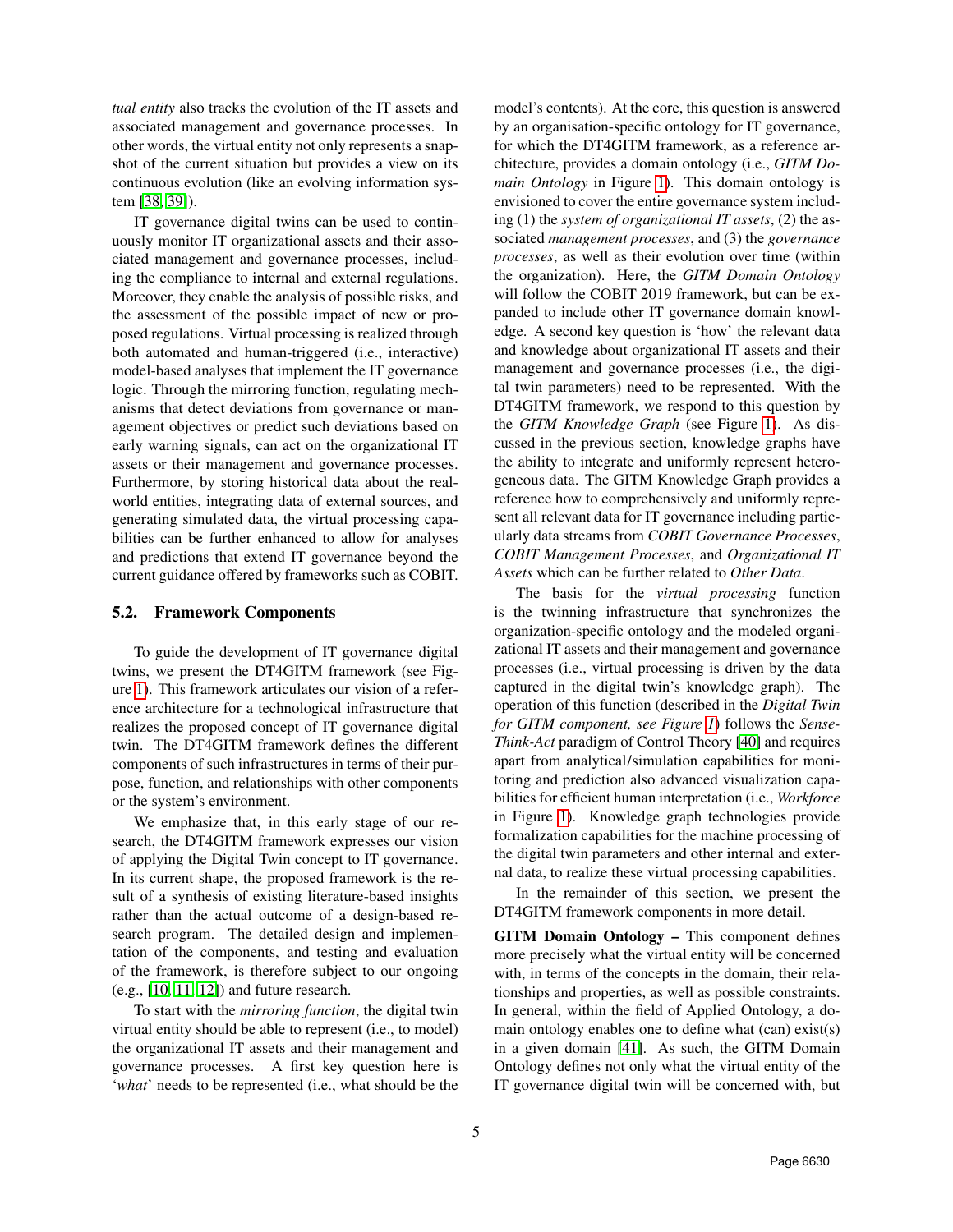

Figure 1. The Digital Twin for Governed IT Management (DT4GITM) Framework.

also the data that need to be gathered to monitor the status and performance and to track the evolution of the organizational IT assets and their management and governance processes (i.e., the IT governance digital twin parameters).

The DT4GITM framework thus offers a domain ontology as a conceptual basis for developing organization-specific ontologies for IT governance. When developing an IT governance digital twin in the context of a specific organization, the 'generic' domain ontology will need to be 'situated' to the specific concerns of that organization (e.g., privacy, security, costs). A design process that is driven by the GITM Domain Ontology, ensures that relevant IT governance concepts, and their properties, relationships and constraints, are accurately represented in the organization-specific ontology. This design process also involves defining which digital twin parameters are relevant given the specific IT governance concerns of an organization. In [\[12\]](#page-8-11) we have presented a strategy for developing the GITM Domain Ontology as a layered ontology that is expected to become more stable as DT4GITM evolves. This will greatly help in reducing an organization's effort for designing their organization-specific ontology.

To operationalize our vision of the DT4GITM framework, as a reference architecture for developing IT governance digital twins, a GITM Domain Ontology that at least covers the concepts of COBIT 2019 is needed.

<span id="page-5-0"></span>There have been some proposals for describing the ontology underlying COBIT [\[16,](#page-9-3) [21,](#page-9-8) [42,](#page-9-29) [43\]](#page-9-30), however, to the best of our knowledge, an IT governance domain ontology that includes the concepts of COBIT 2019 has not been defined yet. Since the conceptual model underlying this framework is explicit and has been purposefully designed [\[17\]](#page-9-4), it is feasible to develop the GITM Domain Ontology based on COBIT 2019. Although we acknowledge the challenge of ontological modeling of IT assets and their management processes, we will follow a rigorous ontology engineering methodology, building on available and relevant foundational, core and domain ontologies, and aligning our definitions with other frameworks (e.g., the ITIL Framework for IT services management [\[44\]](#page-9-31), the TIPA Framework for process improvement of IT management processes [\[45\]](#page-9-32)). First results in the form of concept maps of COBIT 2019 and ITIL 4 have been presented in [\[12\]](#page-8-11).

GITM Knowledge Graph – The organization-specific IT governance ontology, for which the GITM Domain Ontology provides a design reference, provides a description of the digital twin parameters (i.e., data about organizational IT assets and their management and governance processes) that are relevant to an organization and its specific IT governance concerns. To represent these parameters and to integrate them with other relevant data and knowledge representations, including data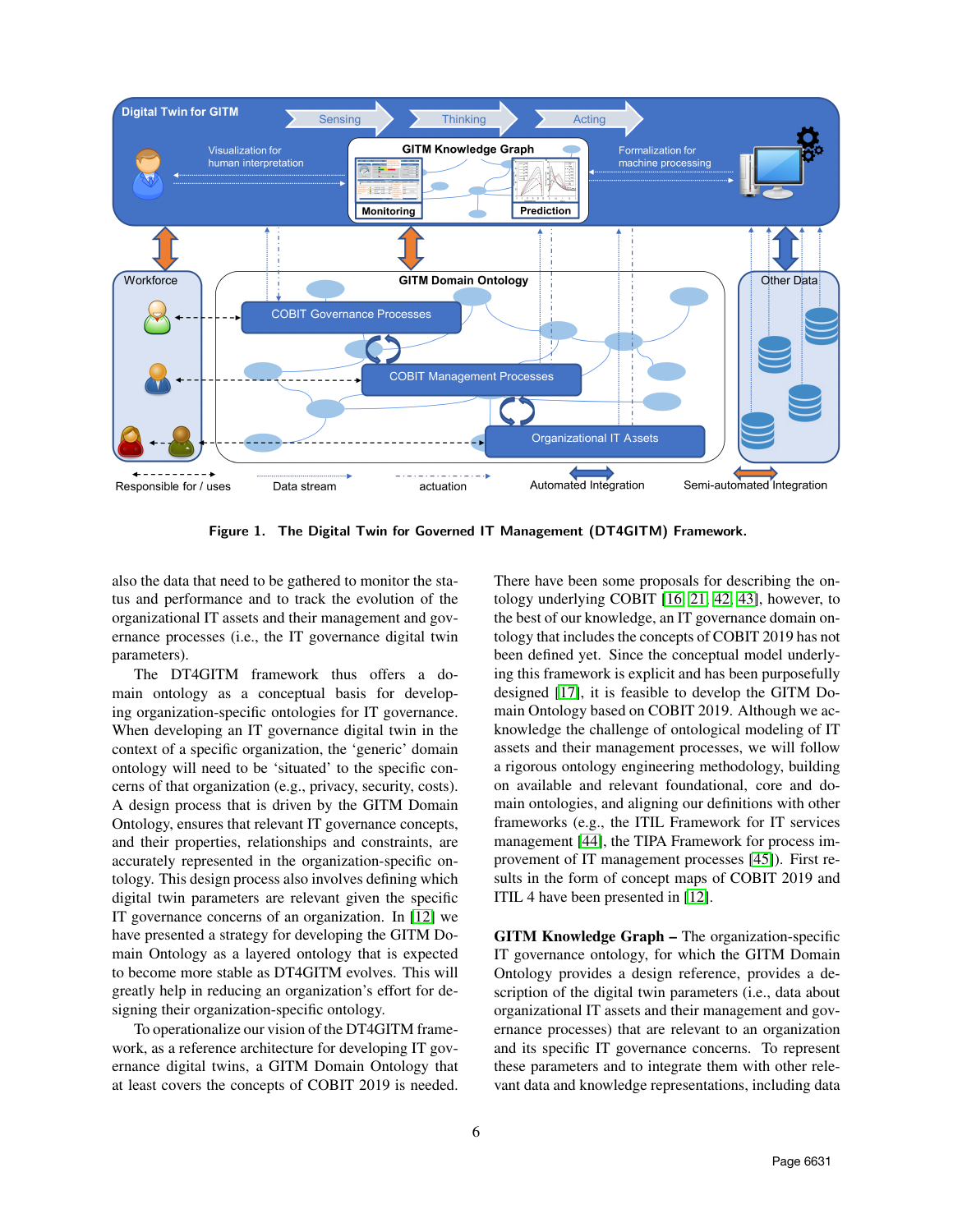from external sources (see Figure [1\)](#page-5-0), the DT4GITM framework prescribes the use of knowledge graphs.

The GITM Knowledge Graph component provides a reference of how such knowledge graphs can be constructed. Furthermore, it describes the visualization and formalization capabilities that such knowledge graphs should offer to allow for human interpretation of the information and machine processing of the data, respectively. Operationally, the GITM Knowledge Graph component consists of a set of tools that realize interactive visualizations (e.g., Visual Analytics tools, Business Intelligence dashboards) and efficient querying of the vast amounts of IT governance related data in order to support decision making.

Metrics of the COBIT framework can be operationalized as predefined queries which can be easily parameterized and executed by business users. Moreover, powerful knowledge graph platforms like Star-dog<sup>[1](#page-6-0)</sup>, fed with the organization-specific IT governance digital twin knowledge graph, enable the application of advanced AI algorithms to also proactively respond to environmental or internal changes of the organizational IT assets and their management processes.

Consequently, the realization of the GITM Knowledge Graph will have to cater for the fact that the Workforce (see Figure [1\)](#page-5-0) has diverse backgrounds and roles with regards to IT governance and management. The DT4GITM framework needs to make the data-driven and AI-enabled algorithms accessible and comprehensible in adequate graphical user interfaces catering towards this diversity.

Our current research on the GITM Knowledge Graph Component will benefit from our recent exploration of transforming models into knowledge graphs [\[10\]](#page-8-9) and performing model-based analyses with knowledge graphs [\[11\]](#page-8-10).

Digital Twin for GITM – An organization-specific IT governance ontology details the relevant content (i.e., digital twin parameters) of the IT governance digital twin virtual entity, which is represented as a knowledge graph to allow for the integration of other data. The Digital Twin for GITM component provides guidance on how to identify the data sources to be used, how to define sensors to capture the data, how to define the data streams connecting the real-world entity with the virtual entity (i.e., how to add/update/remove data to/in/ from the knowledge graph), and how to integrate external data and other knowledge representations (e.g., enterprise (architecture) models). It also describes the processes and strategies by which decision-makers can integrate the functionalities of the IT governance digital twin in their decision-making process.

The Digital Twin for GITM component distinguishes three types of capabilities that the technological infrastructure should realize. First, there is the *mirroring function* of the IT governance digital twin. Specific challenges here are the definition of sensors for different types of digital twin parameters and data sources (e.g., IoT devices for physical IT assets, autonomous software agents for systems that manage processes, queries for databases and system logs), and the integration of data of different types. Since the digital twin real-world entity is a socio-technical system, automated sensing and real-time data feeds need to be complemented with discontinuous human-based reporting and assessments. The detailed design of the component needs to address how this wide variety of inputs obtained in different ways can be integrated and implemented in the knowledge graph based virtual entity. Further, the mirroring function should be complemented by actuators to support the execution of governance and management decisions. Here also the detailed design needs to address how this can be accomplished in a socio-technical system with a primary human component (e.g., the question of which decisions can be automatically implemented and which decisions require human intervention).

A second type of capabilities are needed to realize the *virtual processing function* of the IT governance digital twin. The Digital Twin for GITM component describes how the IT governance system can be made smart by enhancing it with (knowledge graph based) processing and visualization capabilities. The detailed design of this component needs to address how monitoring and visual analysis capabilities can be added to the reference architecture by defining and implementing metrics that are based on the assessment mechanisms for IT governance and management objectives included in the COBIT 2019 framework.

The third type of capabilities are needed for *datadriven analytics*, meaning techniques that provide additional insights into the governance and management of organizational IT assets. The detailed design of the Digital Twin for GITM component should address how the rich source of data, both current and historical, captured by the IT governance digital twin virtual entity can be leveraged for purposes of organizational learning, datadriven design, and simulation of possible future worlds. It needs to be investigated how data of external sources can be integrated into the twinning infrastructure to allow for further data-driven analysis and simulation that support decision-making with respect to digital transformation initiatives.

<span id="page-6-0"></span><sup>1</sup><https://www.stardog.com/>, last visited: 03.09.2021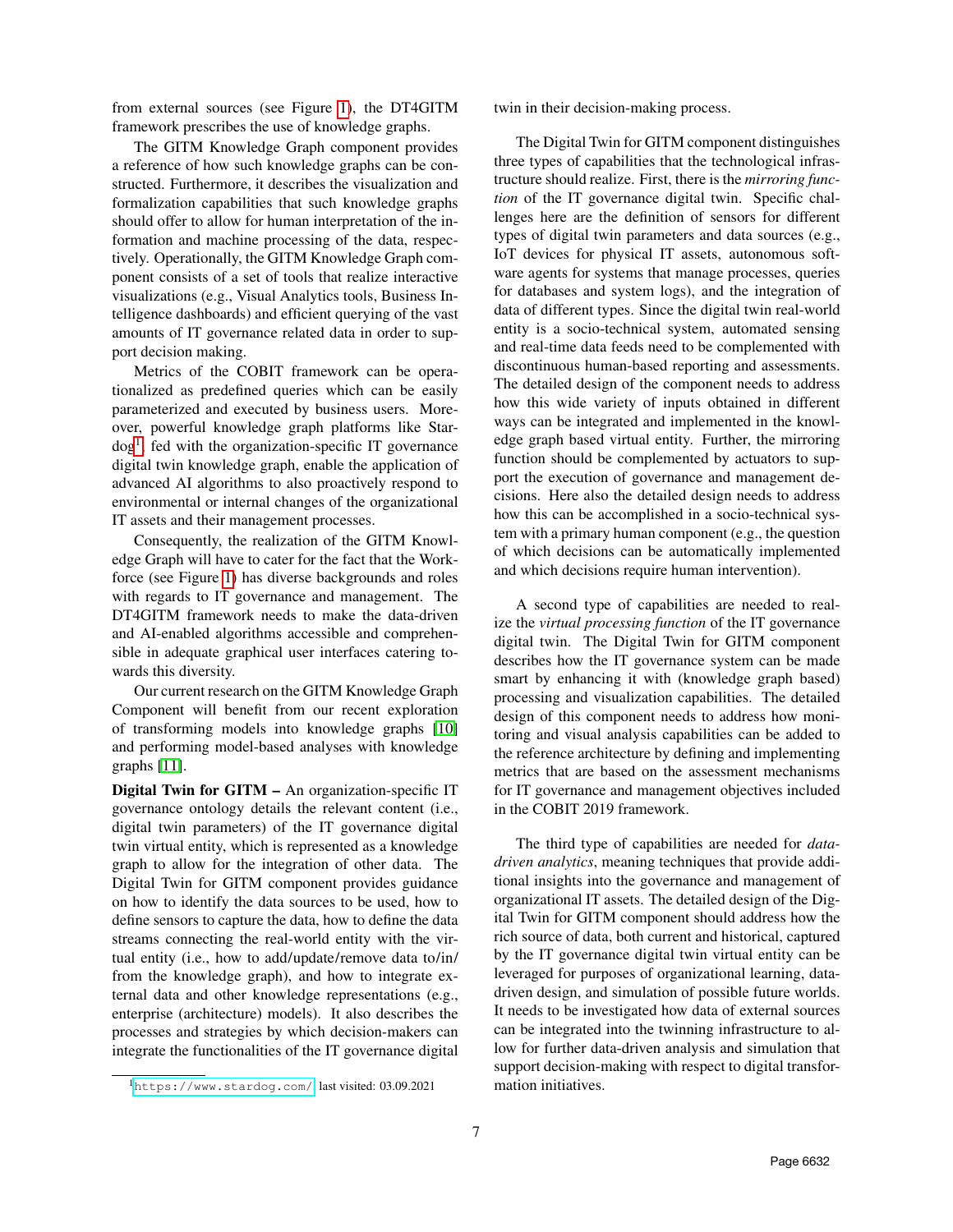# <span id="page-7-0"></span>6. A Scenario of an IT Governance Digital Twin in Operation

In this section, we present a fictitious digital transformation scenario to illustrate how an IT governance digital twin that is developed using the framework, could operate as a flexible and responsive IT governance system. We emphasize that the scenario is an illustration only, as an envisioned application of the DT4GITM framework to a realistic case. For the actual evaluation of the promised benefits of the DT4GITM framework, first more research is needed to design the framework components, before an application to a real case is attempted.

A company with a longstanding tradition of delivering high-quality medical and orthopedic aids (e.g., crutches, rollators, walking sticks) throughout the European Union, is transforming itself into a provider of high-tech personal health monitoring services. Using a combination of wearables, AI algorithms, chatbots and mobile applications, users get real-time information of their health status.

Now that the company collects, for the first time, personal data about customers that use the new services, more specifically data that is highly sensitive as being related to people's health, being compliant to GDPR was identified by the Compliance Manager, as a new external compliance requirement.

After the company's Executive Committee asked the IT Governance Board to install the new role of Privacy Officer, being made responsible for GDPR compliance, one of the first actions taken by the Privacy Officer was to draft the company's data protection and privacy policy, modeled in accordance with the GDPR, and have it published on the company's website.

All new health monitoring mobile applications and also the product pages of these services on the company's website, contain links to this online policy, which specifies the rights that users of the services have in regard to their own personal data being collected by the company. The web pages detailing these rights (e.g., right of access to the data, right to erasure, right to restrict processing) are accessible to both visitors (anonymous) and registered users (after login). Furthermore, there are links to a web application that can be used for inquiries (both visitors and registered users) and to invoke rights (only registered users). The web application itself is integrated with the company's customer relationship management (CRM) system, such that responses to inquiries and follow-up interactions are stored and managed. For the moment, inquiries are responded by dedicated staff appointed by the Privacy Officer. The invocation of rights is handled by a Data Steward who collaborates with the Product Managers of the involved services. In the future, it is expected that most interactions can be handled by chatbots, based on Natural Language Processing (NLP) and Natural Language Generation (NLG) techniques, that are trained using reinforcement learning algorithms.

The IT Governance Board recognizes that the IT governance system needs to be adapted to assure that data protection inquiries and rights invocations are appropriately acted on. They hold the Compliance Manager accountable for setting targets (e.g., response times to inquiries) and monitoring their achievement. The Privacy Officer is made responsible for developing all kinds of working procedures and rules, e.g., for evaluating the clarity of the company's data protection and privacy policy.

Luckily, the company uses an IT governance digital twin developed using the DT4GITM framework. This digital twin implementation of the IT governance system can easily accommodate the required changes. It also allows to quickly observe or predict deviations from targets and respond to them.

The company's web pages, web applications, CRM system, health monitoring services, registered users of those services, user interactions, and IT-related policies are all concepts described in the organization-specific IT governance ontology or can be added to this ontology as specializations of existing concepts. New instances of these concepts (e.g., the GDPR-compliant data protection and privacy policy, inquiries) can easily be added as new nodes to the digital twin's knowledge graph. This continuous updating of the digital twin's virtual entity is established via the data stream connections of the twinning infrastructure.

The Privacy Officer uses the GITM Knowledge Graph toolset to define new metrics and visualisations, for instance, the number of visits to the GDPR pages (for visitors and registered users, per time period), the number of inquiries (for visitors and registered users, per time period, per service/app), the number of rights invocations (per type of right, per time/period, per service/ app), response times, relative frequency of escalations, etc. Deviations from targets set by the Compliance Manager can now automatically be detected (e.g., too long response times to inquiries) and appropriate actions can be taken (e.g., assigning more staff to respond to GDPRrelated inquiries). Advanced analytical tools, integrated in the IT governance digital twin, can be employed to predict deviations from objectives and trigger corrective actions. For instance, NLP techniques can be applied to GDPR-related inquiries to analyze the perceived clarity of the GDPR rights as stipulated in the policy. Sentiment analysis can be employed to assess the satisfaction with the responses.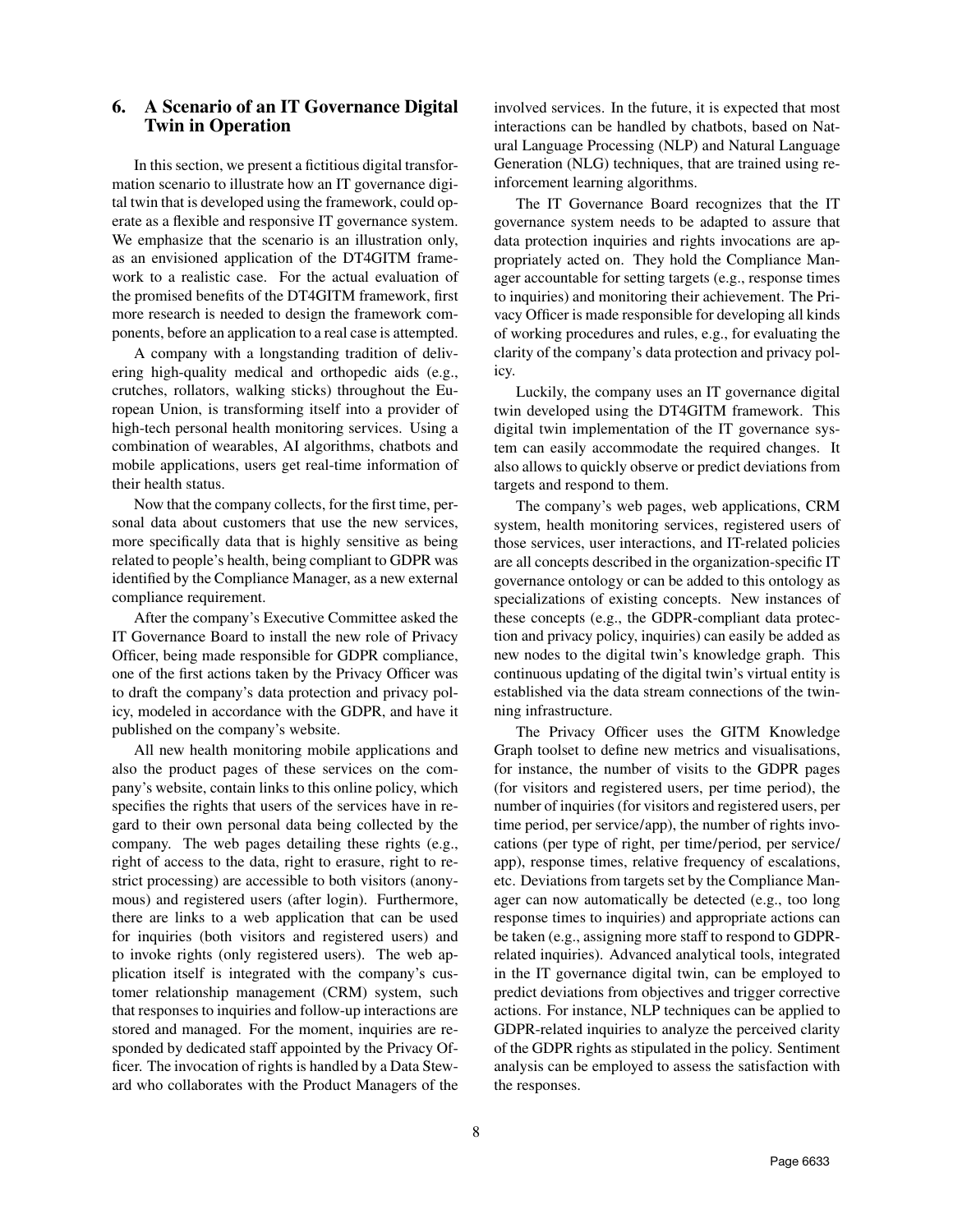The example scenario illustrates how a digital twin implementation of an IT governance system might result in a flexible system as new objectives, procedures and rules for appropriately acting on GDPR-related inquiries and rights invocations can easily be integrated into the existing system. Also, the connectivity with the realworld assets and their management processes, through automated data streams with the virtual entity, increases the responsiveness of the IT governance system.

# <span id="page-8-12"></span>7. Conclusion

In this paper, we presented and illustrated a vision of how the Digital Twin concept can be used to enable IT governance to better deal with the need for more agility, flexibility, adaptivity and connectivity. We articulated our vision in terms of the DT4GITM (Digital Twin for Governed IT Management) framework. We position the DT4GITM framework as a reference architecture for developing a technological infrastructure that realizes an IT governance digital twin.

The contribution which this paper aims to make is novel in two ways. First, the application of the Digital Twin concept to developing *smart* and *data-driven* IT governance systems is novel. Second, the application of knowledge graphs and related technologies as a means to uniformly represent and integrate heterogeneous data streams in a twinning infrastructure, has not been researched so far, to the best of our knowledge. Our DT4GITM framework can be used to create a smart infrastructure for IT governance, leading to the digital transformation of IT governance itself. This concept is a genuine innovation for the IT governance domain allowing the IT governance system, the governed IT management system, and the managed system of organizational IT assets to be connected in closed loops through sensors and actuators, following the *Sense-Think-Act* paradigm of Control Theory [\[40\]](#page-9-27).

As a limitation of the current state of our research, we emphasize that the DT4GITM framework expresses our vision for developing IT governance digital twins. This vision was formed based on an argumentative approach that explored the literature on Digital Twins and IT governance and combined it with the opportunities offered by the emerging technology of Knowledge Graphs. Although the conception of the DT4GITM framework is grounded in the Digital Twin literature, the framework in its current state is not yet the result of a completed research process. As a consequence, the application of the framework as it is envisioned by us, was only illustrated. Hence, the extent to which our solution achieves the objectives of delivering *smart* and *data-driven* IT governance systems, is currently lacking.

In our ongoing research [\[10,](#page-8-9) [11,](#page-8-10) [12\]](#page-8-11), we have already advanced in further designing the conceptual backbone of the DT4GITM framework: the *GITM Domain Ontology* and the *GITM Knowledge Graph*. In our future research, we will also implement the Digital Twin for the *Digital Twin for GITM component* with state-of-theart technologies. We will then, following an iterative approach, define several real case-study based scenarios that will steer the design, the development, and the comprehensive evaluation of the DT4GITM framework.

## References

- <span id="page-8-0"></span>[1] S. De Haes and W. Van Grembergen, "An Exploratory Study into IT Governance Implementations and its Impact on Business/IT Alignment," *Information Systems Management*, vol. 26, no. 2, pp. 123–137, 2009.
- <span id="page-8-1"></span>[2] S. De Haes, W. Van Grembergen, A. Joshi, and T. Huygh, *Enterprise Governance of Information Technology. Achieving Alignment and Value in Digital Organizations*. Springer, Heidelberg, Germany, 3rd ed., 2020.
- <span id="page-8-2"></span>[3] A. C. Amorim, M. Mira da Silva, R. Pereira, and M. Gonçalves, "Using agile methodologies for adopting cobit," *Information Systems*, vol. 101, p. 101496, 2021.
- <span id="page-8-3"></span>[4] S. Vejseli, D. Proba, A. Rossman, and R. Jung, "The agile strategies in IT Governance: Towards a framework of agile IT Governance in the banking industry," in *Proceedings of the 26th European Conference on Information Systems*, p. paper 148, AIS, 2018.
- <span id="page-8-4"></span>[5] M. Awais and A. Gill, "Enterprise IT Governance: Back to Basics," in *Proceedings of the 25th International Conference on Information Systems Development. ISD2016*, pp. 188–196, 2016.
- <span id="page-8-5"></span>[6] A. Fernandes, R. Almeida, and M. Mira da Silva, "A Flexible Method for COBIT 2019 Process Selection," in *AMCIS 2020 Proceedings. 3*, 2020.
- <span id="page-8-6"></span>[7] D. Jones, S. Snider, A. Nassehi, J. Yon, and B. Hicks, "Characterizing the Digital Twin: A systematic literature review," *CIRP Journal of Manufacturing Science and Technology* , vol. 29, pp. 36–52, 2020.
- <span id="page-8-7"></span>[8] D. Fensel, U. Simsek, K. Angele, E. Huaman, K. Elias, O. Panasiuk, I. Toma, J. Umbrich, and A. Wahler, *Knowledge Graphs – Methodology, Tools and Selected Use Cases*. Springer, Heidelberg, Germany, 2020.
- <span id="page-8-8"></span>[9] N. McMeekin, O. Wu, E. Germeni, and A. Briggs, "How methodological frameworks are being developed: evidence from a scoping review," *BMC medical research methodology*, vol. 20, no. 1, pp. 1–9, 2020.
- <span id="page-8-9"></span>[10] M. Smajevic and D. Bork, "Towards Graph-based Analysis of Enterprise Architecture Models," in *International Conference on Conceptual Modeling*, p. in press, Springer, 2021.
- <span id="page-8-10"></span>[11] M. Smajevic and D. Bork, "From Conceptual Models to Knowledge Graphs: A Generic Model Transformation Platform," in *2021 ACM/IEEE International Conference on Model Driven Engineering Languages and Systems Companion*, p. in press, ACM/IEEE, 2021.
- <span id="page-8-11"></span>[12] H. A. Proper, D. Bork, and G. Poels, "Towards an Ontology-Driven Approach for Digital Twin Enabled Governed IT Management," in *ODCM-DT'21: First Workshop on Ontology-Driven Conceptual Modelling of Digital Twins*, Springer, 2021.